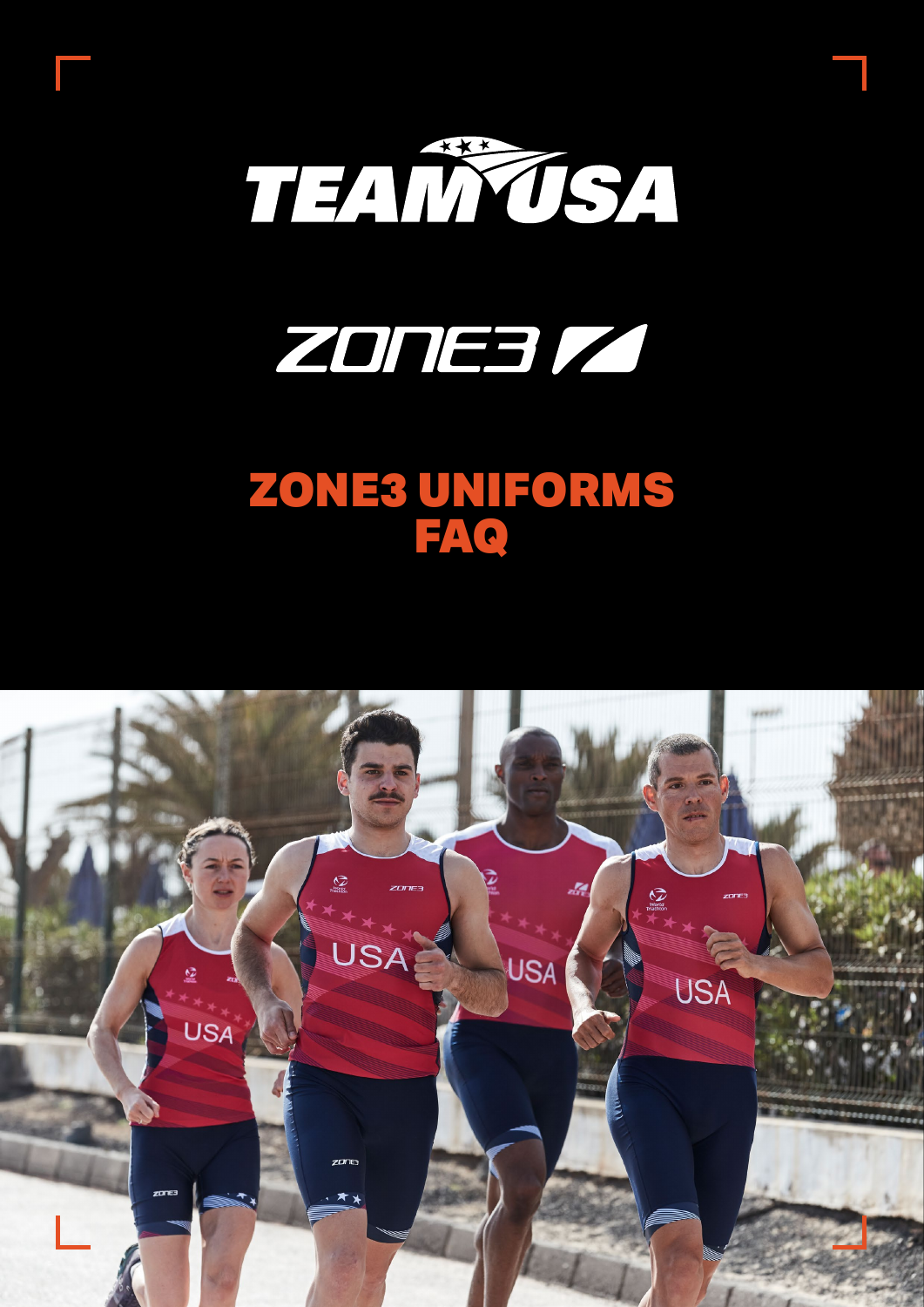#### 1. Why is Zone3 now producing the Team USA uniforms?

USA Triathlon has elected to move forward with Zone3 as our Team USA uniform provider for several reasons. Not only is Zone3 Europe's leading outdoor swimming and triathlon brand, but their products are industry-leading across the board, thanks to their product-lead design and their experience within the industry. Zone3 offer the widest collection of open water swimming and triathlon products within the USA market, and we believe this is the perfect offering for Team USA athletes to cover all their triathlon needs.

As well as offering world-leading products, Zone3 are dedicated to partnering with the best athletes in the USA. The brand are extremely passionate about providing all levels of athlete with the right product to help individuals achieve their goals, maximize performance and increase their enjoyment within the sport.

Zone3's products are manufactured with industry-leading processes and technologies and are designed with speed-enhancing, innovative materials with striking designs. Over the past fifteen years, Zone3 have listened, learnt and evolved in their product design and manufacturing process, and are pushing the boundaries with what's on offer within the market.

#### 2. Can I wear my previous suits?

We understand that some Team USA athletes may be hesitant to change suits and are unfamiliar with Zone3, however we did not make this decision lightly, and are extremely confident that our athletes will love their new Team USA uniforms. Zone3 lead the way in open water swimming and triathlon product, and have spent the past 15 years pushing the boundaries with product design and technologies to help ath-letes achieve their goals.

Beginning in 2022, all Team USA athletes will be required to race in the new Zone3/ Team USA uniforms. These uniforms will be allowed to be worn from 2022-2024.

#### 3. Will there be a new uniform design?

Yes, we are excited to announce the release of a new designs with Zone3 for both Team USA and elite athletes in 2022. The new design will be a fresh take on the beloved stars and stripes.

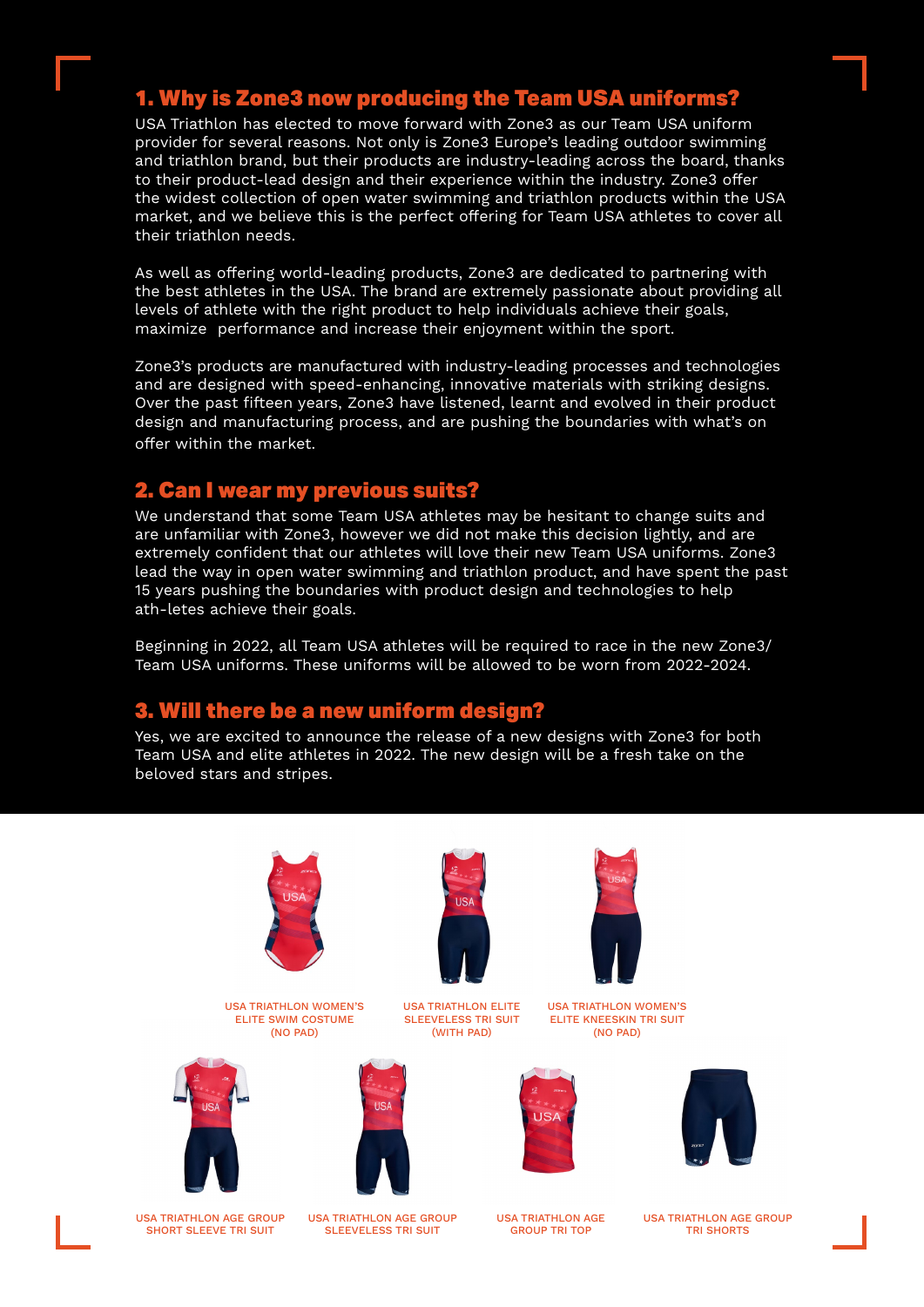### 4. Will the Team USA suits be the same as worn by the U.S. Olympians/Paralympians and elite athletes?

Yes, the new suits will be worn by all Team USA athletes, as well as elite and para elite athletes competing in World Triathlon events. Age Group athletes are able to order Team USA elite suits as well an Age Group specific kit.

### 5. What are the key differences between the Elite Collection and Age Group Collection?

Zone3's Age Group Collection is designed to provide a supportive performance fit, without being too compressive and has been based on previously designed award-winning product from the brand.

Made using a combination of Italian fabrics to provide coverage, support, breathability and comfort, the Age Group Collection also has a full water repellent coating to reduce drag through the water and reduce fabric absorption, designed to create less weight and reduce drying time.

With laser cut and heat bonded front chest and shoulder seams, super-soft Italian leg grippers, and a triathlon specific pad, this collection has been created with industry-leading technology with the athlete at the forefront of the design process. Our Age Group suits come with two gel pockets.

Zone3's Elite Collection has been designed in-line with the World's fastest aero tri suit, the Aeroforce X, created by Zone3 in 2020. The collection offers a more supportive, compressive fit designed for ultimate speed, which is lighter, more breathable and has a lower water absorbent property.

With fully bonded front panels, full water repellent coating, silicone grippers and modesty double linings on both the men's and women's collection, the Elite Collection has been designed for athletes who want to push further and harder than ever before.

#### 6. How will the ordering process work?

Team USA uniforms will be available to pre-order directly from zone3.us from Wednesday 18 March 2022 and will be shipped at the end of March. Simply follow this link: https://zone3.us/collections/usa-triathlon along with the password USAT2022. All Team USA members will also be able to purchase the Elite Collection in May, which will later be shipped in June.

When it comes to ordering your Age Group or Elite uniforms, Zone3 strongly recommends that each athlete try their USA Triathlon uniform on for size before committing to having their name or any sponsorship Logo transferred onto the uniform. Any item(s) that have been customized (including application of names or sponsorship logos) are non-returnable and non-refundable, with the exception of manufacturer defects or damages.

Delivery lead teams are dependant on whether the athlete chooses to print their name through Zone3, or via a local print. Delivery lead times are as follows:

- 1. Athlete to arrange NAME printing locally 2-5 days delivery
- 2. Zone3 to arrange NAME printing and ship direct with no refund policy – 2-3 weeks



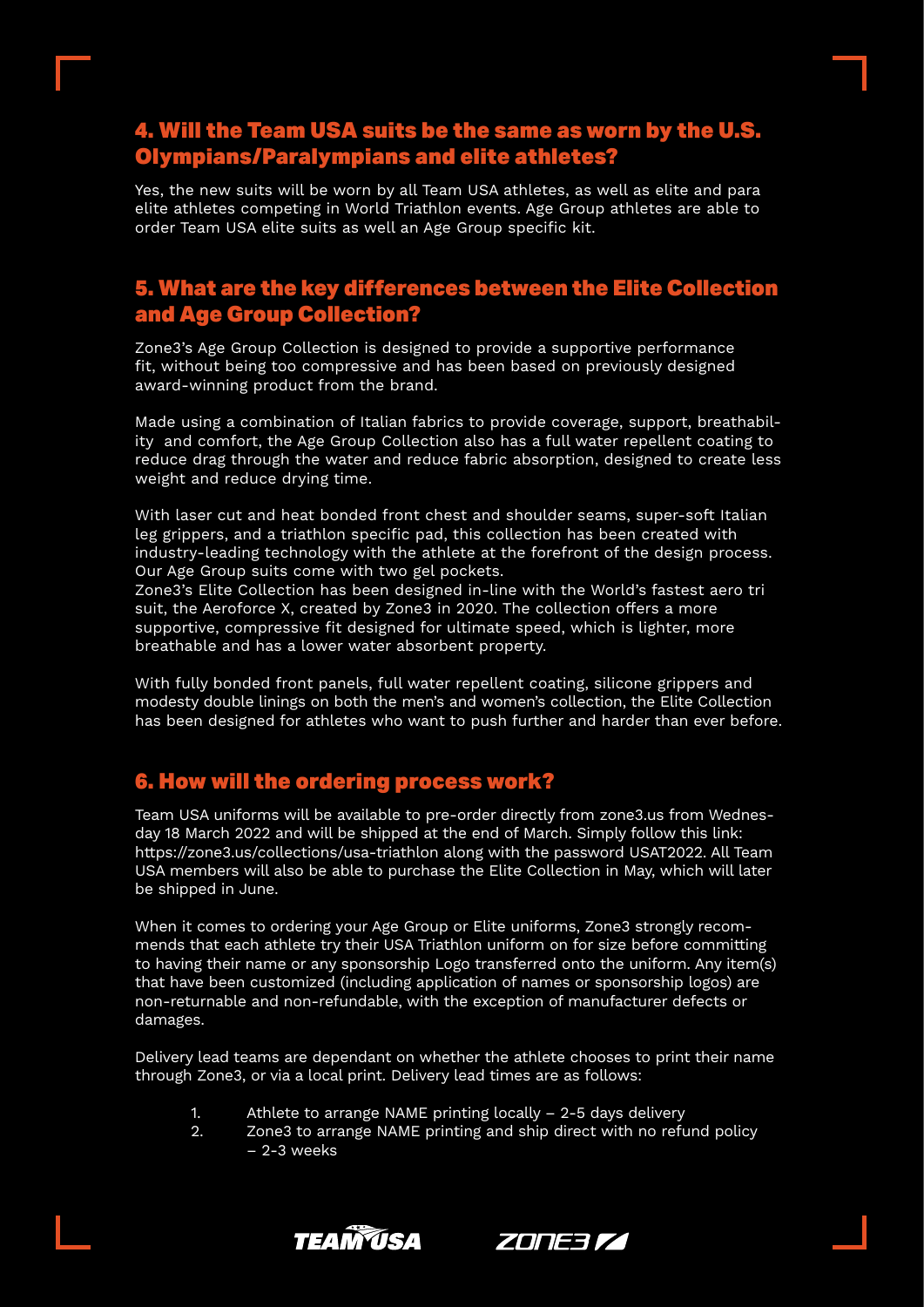3. Athlete to test sizes and then return for NAME printing – 4 weeks Due to athletes having the option to print their names via local printers, Zone3 have the following payment plan in place:

1. Buy now with Name x 2, USA x 2, WT logo: Suit price + \$30 print price.

#### 7. Can I use discount codes when ordering my kit?

Yes, you will be able to use your USA Triathlon membership code when ordering your new suits. Simply use the code ZONE3USAT20 at checkout and you will receive 20% off the product price.

Please note, this discount is only applied to the price of the product, not any printing costs associated with your order.

When using this discount on your order, no other discount can be used in conjunction.

#### 8. How will I be notified when it is time to order?

You will receive an email from USAT letting you know when your ordering window will begin. This email from USAT will also include information and a link to purchase your uniform directly from zone3.us

#### 9. How will I know which size to order my Zone3 product in?

Zone3's wetsuit and triathlon products are world-leading, for several reasons including fit. Please find sizing charts below to help you best choose your fit, along with additional information including videos here: https://zone3.us/pages/what-size

If you have any additional questions regarding fit, Zone3 will be happy to help. Please feel free to email at customerservice.us@zone3.com

#### 10. What if my suit does not fit? What is the exchange procedure?

While Zone3 size charts should help you find your best fitting uniform, they are happy to help you answer any questions regarding style, fit and the exchange policy for your uniforms. Please feel free to email the Customer Services team at: customerservice.us@zone3.com

#### 11. Can I buy more than one suit?

Yes, you are welcome to purchase additional suits at the same discounted prices. We know you love to trade your uniforms with other countries and we love to see it happen, so feel free to buy more than one!

#### 12. What if my size is sold out?

Zone3 experienced a high demand in the sleeved style of suits due to the new World Triathlon rules for 2022. Our production team is working on another order, but due to shipping/production COVID delays, this will take a few months. The good news is, we have an abundant supply of all sizes available in the sleeveless and two piece suits!



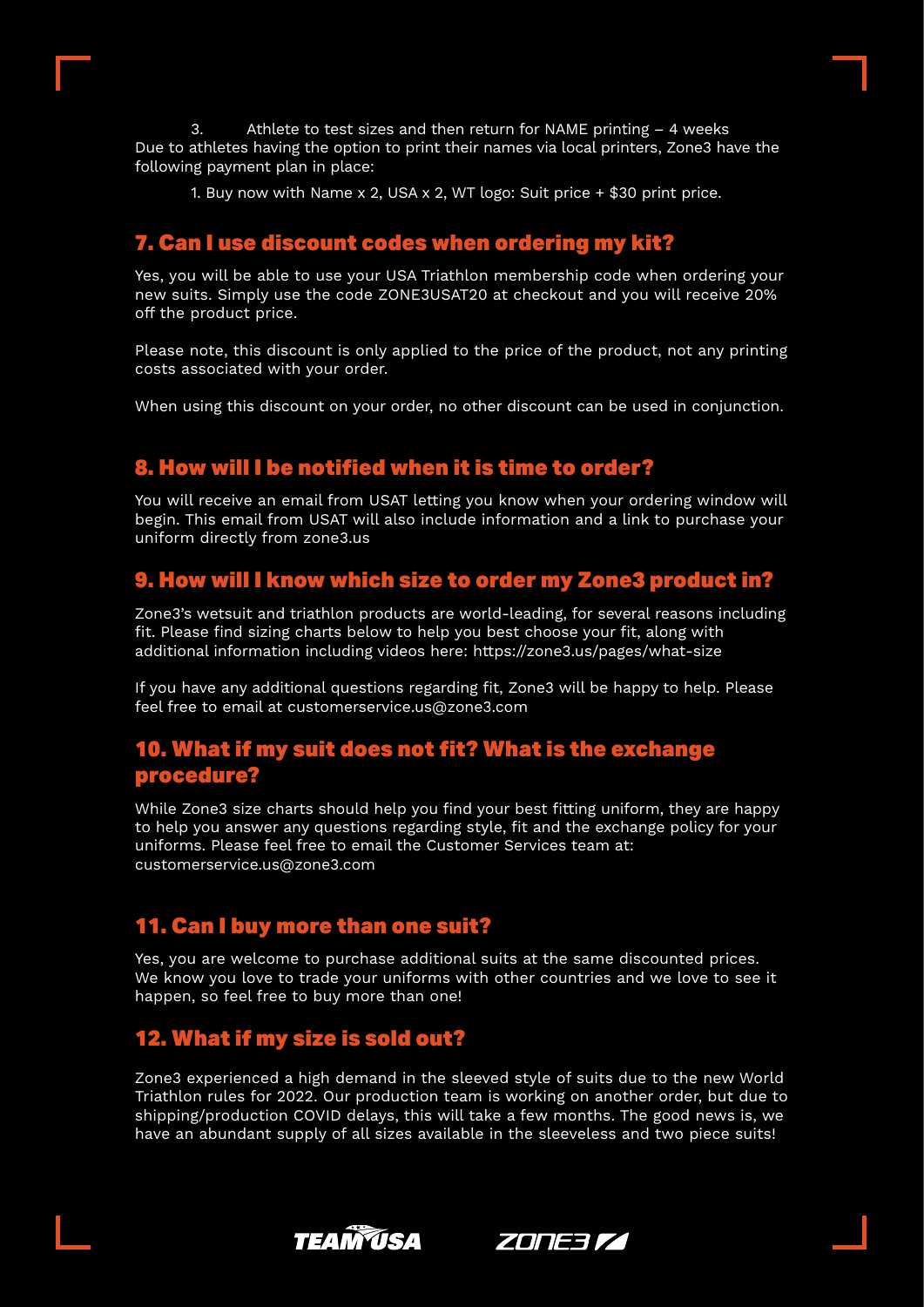## Size Guides **Tri Suit Sizing**

| <b>WOMEN'S TRI APPAREL</b> |               |                  |               |             |              |           |              |           |  |
|----------------------------|---------------|------------------|---------------|-------------|--------------|-----------|--------------|-----------|--|
|                            | <b>HEIGHT</b> |                  | <b>WEIGHT</b> |             | <b>CHEST</b> |           | <b>WAIST</b> |           |  |
|                            | <b>CM</b>     | FT.              | <b>KG</b>     | <b>LBS</b>  | <b>CM</b>    | IN        | <b>CM</b>    | IN        |  |
| <b>X</b> Small             | 152-163       | $5ft$ $0-5ft$ 4  | $45 - 55$     | $99 - 121$  | $71 - 81$    | $28 - 32$ | $61 - 66$    | $24 - 26$ |  |
| <b>Small</b>               | 157-168       | $5ft$ 2-5 $ft$ 6 | $50 - 60$     | $110 - 132$ | $76 - 86$    | $30 - 34$ | 66-74        | $26 - 29$ |  |
| <b>Medium</b>              | 163-175       | 5ft 4-5ft 9      | 60-70         | 132-154     | 86-97        | $34 - 38$ | $76 - 81$    | $30 - 32$ |  |
| <b>Large</b>               | 168-183       | $5ft 6-6ft 0$    | 65-75         | 143-165     | $91 - 102$   | $36 - 40$ | $81 - 91$    | $32 - 36$ |  |
| <b>X Large</b>             | 168-183       | 5ft 6-6ft 0      | $70 - 80$     | 154-176     | $91 - 107$   | $36 - 42$ | $81 - 97$    | $32 - 38$ |  |

| <b>MEN'S TRI APPAREL</b> |               |                    |               |             |              |           |              |           |  |
|--------------------------|---------------|--------------------|---------------|-------------|--------------|-----------|--------------|-----------|--|
|                          | <b>HEIGHT</b> |                    | <b>WEIGHT</b> |             | <b>CHEST</b> |           | <b>WAIST</b> |           |  |
|                          | <b>CM</b>     | FT.                | <b>KG</b>     | <b>LBS</b>  | <b>CM</b>    | IN        | <b>CM</b>    | IN        |  |
| <b>X Small</b>           | 157-170       | 5ft $2 - 5$ ft $7$ | $54 - 60$     | $119 - 132$ | $81 - 86$    | $32 - 34$ | 66-76        | $26 - 30$ |  |
| <b>Small</b>             | $168 - 178$   | $5ft 6 - 5ft 10$   | $62 - 72$     | $136 - 158$ | $86 - 97$    | $34 - 38$ | $71 - 76$    | $28 - 31$ |  |
| <b>Medium</b>            | 170-185       | $5ft 7 - 6ft 1$    | $68 - 78$     | $150 - 172$ | $91 - 102$   | $36 - 40$ | $79 - 84$    | $31 - 33$ |  |
| <b>Large</b>             | 175-188       | $5ft 9 - 6ft 2$    | $78 - 86$     | 172-189     | $102 - 112$  | $40 - 44$ | $86 - 97$    | $34 - 38$ |  |
| <b>X Large</b>           | 178-196       | $5ft 10 - 6ft 5$   | $85 - 95$     | 187-209     | $112 - 122$  | $44 - 48$ | $91 - 102$   | $36 - 40$ |  |

178-196 | 5ft 10 – 6ft 5 | 90 – 105 | 198-231 | 117-127 | 46-50 | 91-107 | 36-42

**X X Large**